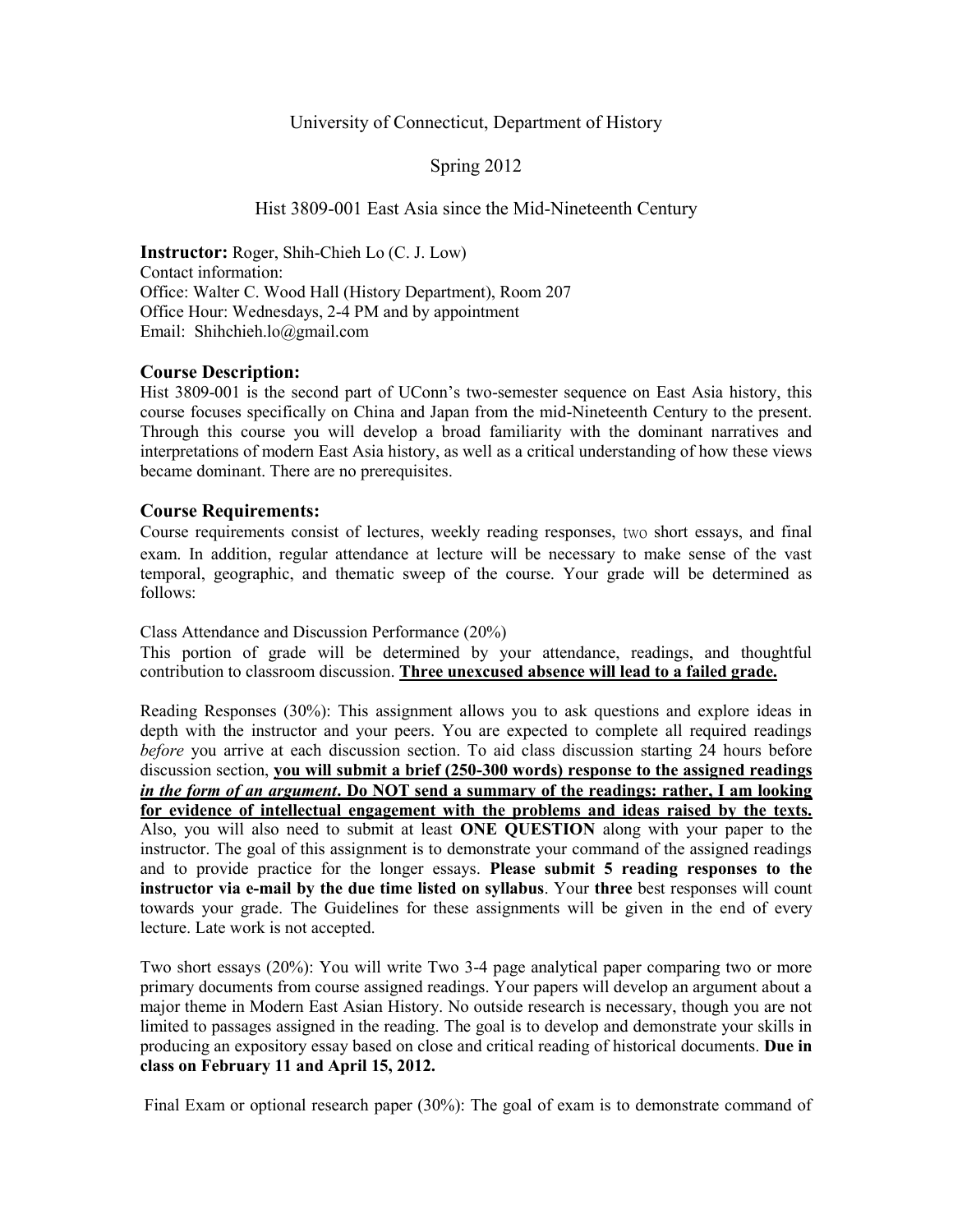basic historical facts you learn from this course. Study materials will be provided ahead of time. The exam will be a timed, blue-book exam, as scheduled by the University. The content of final exam will be announced in class later. The final research paper may address any issue in the history of East Asia since the Mid-19<sup>th</sup> century. If you are interested in writing a research paper, **please submit a proposal to the instructor by April 15.** The length of an ideal research paper will be 10-15 pages.

# *Essays and exams submitted electronically will not be accepted.*

# **Course Policies:**

All assignments are due as indicated on the syllabus. Unexcused delays will result in a half-grade penalty for each day the assignment is late. There will be no make ups or extensions for written assignments except for medical emergency, in which case you will need to produce a signed note from a doctor or other medical practitioner, or under circumstance so compelling that you can convince a Dean to intervene on your behalf. Failure to complete a required component of the course will result in a failing grade. Enrollment in the course is not limited.

Plagiarism or other offense against the Academic Code will result in a failing grade and possible disciplinary action by the University. The University's Academic Code states that " A student's name on any exercise (e.g., a theme report, notebook, performance, computer program, course paper, quiz, or examination) is regarded as assurance that exercise is the result of student's own thoughts and study, stated in his or her own words, and produced without assistance, except as quotation marks, references, and footnotes acknowledge the use of printed sources or other outside help." For specific recommendations regarding proper citation of sources in historical analysis, please feel free to contact Prof. Lo with any question or concerns on this or other issues.

## **Required Texts:**

There are no xerox packets or outside readings, nor even a textbook in the traditional sense. Most course materials will be available on course website. However, the following required books are sold at University of Connecticut Bookstore and are widely available through online retailer such as www.amazon.com. Copies are also available on reserved at University library; however, I strongly recommend purchasing these books if at all possible.

- Rana Mitter, *Modern China: A Very Short Introduction* (Oxford: Oxford University Press, 2008)
- Christopher Goto-Jones, *Modern Japan: A Very Short Introduction* (Oxford: Oxford University Press, 2009)
- Website readings

## **Website:**

Please Check the website regularly. I will use this site to post the syllabus, add notes and questions, and make announcements. Readings marked with a computer symbol () will link directly from the online syllabus.

## **Grade Scale:**

| <b>Grading Scale letter</b> | range |
|-----------------------------|-------|
|                             | 94-96 |
| A-                          | 90-93 |
| $B+$                        | 87-89 |
| B                           | 84-86 |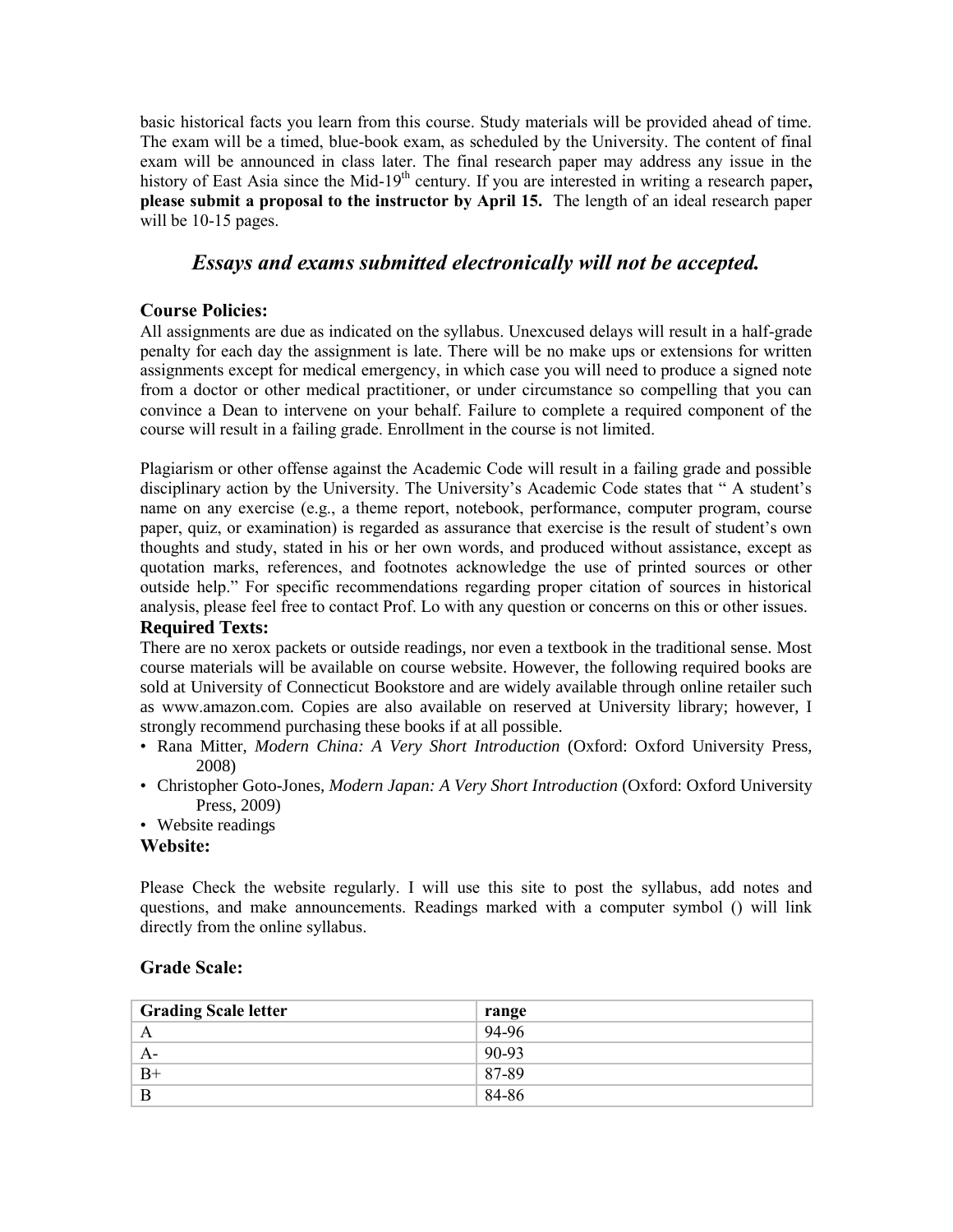| $B-$             | 80-83     |
|------------------|-----------|
| $\overline{C^+}$ | 77-79     |
| $\overline{C}$   | 74-76     |
| $C-$             | 70-73     |
| $\overline{D}$   | $67-69$   |
| D                | $65 - 66$ |
| F                | $0 - 64$  |

# **Course Schedule and Readings:**

Week 1:

1/19 Class introduction

1/21 East Asia history before 1850

# Part one: Impacts and Responses

Week 2: The old order and the new

1/24 Late Qing China

Required reading:

- 1. Rana Mitter, *Modern China: A Very Short Introduction* (Oxford: Oxford University Press, 2008), pp. 17-39
- 2. John K. Fairbank, *United States and China* (Cambridge, Mass.: Harvard University Press, 1976), Chapter 6 and 7.

1/26 In class screening of Yoji Yamada, *The Twilight Samurai* (2002)

 1/28 Tokugawa Japan (1603-1868) Required reading:

- 1. Christopher Goto-Jones, *Modern Japan: A Very Short Introduction* (Oxford: Oxford University Press, 2009), pp. 14-36.
- 2. Ruth Benedict, *The Chrysanthemum and the Sword: Patterns of Japanese Culture*  (New York: Mariner Books, 2005, reprinted), selections,

Week 3: East Asia's Reactions to Foreign Impacts

 1/31 Late Qing Reforms (1850-1905) Required reading:

- 1. Philip Kuhn, *Origins of the Modern Chinese State* (Stanford: Stanford University Press, 2002), pp. 1-27.
- 2. John K. Fairbank, *United States and China* (Cambridge, Mass.: Harvard University Press, 1976), Chapter 8.
- 3. Peter Zarrow, *China in War and Revolution, 1895-1949* (New York: Routledge, 2005), Chapter one: The Rise of Confucian Radicalism, pp. 12-30.
- 2/2 Meiji Restoration (1868)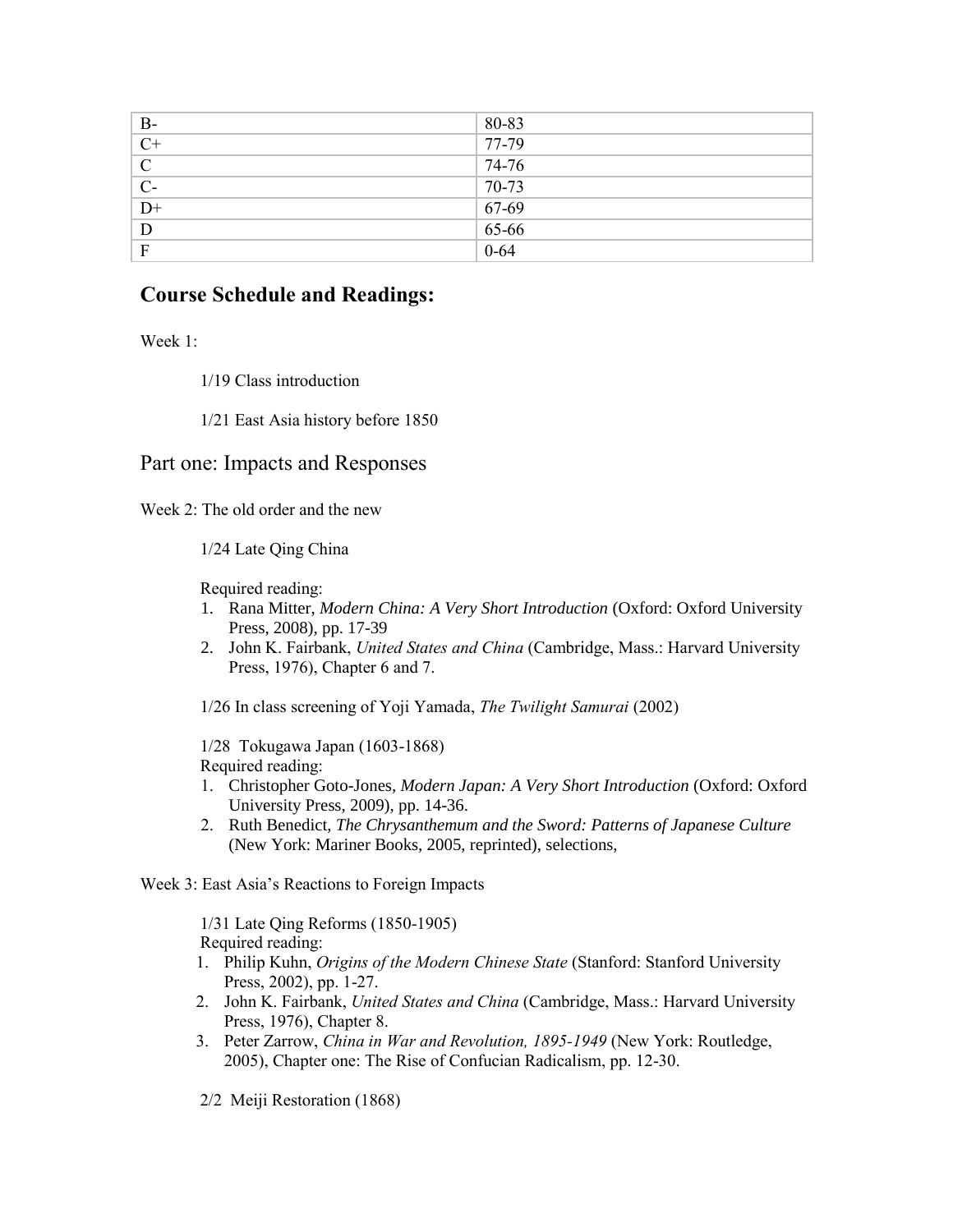Required reading:

1. Christopher Goto-Jones, *Modern Japan: A Very Short Introduction* (Oxford: Oxford University Press, 2009), pp. 36-61.

2. Ryusaku Tsunoda, WM. Theodore De Bary, and Donald Keene compiled, *Sources of Japanese Tradition* (New York: Columbia University Press, 2005).

3. The Meiji Constitution of 1889

# **2/4 Discussion section: Late Qing and Meiji Japan**

Required reading:

1. Henrietta Harrison, *The Man Awakened from Dreams: One Man's life in a North China Village, 1857-1942* (Stanford: Stanford University Press, 2005), selections 2. Marius B. Jansen, *The Making of Modern Japan* (Cambridge, Mass.: Harvard University press, 2000), chapter 11, the Meiji restoration, pp. 334-364.

# *First Short Essay (10%) due in class on 2/11*

**Topic: Please use 2/4 readings to discuss the changes happened to the Confucian literati and Samurai in Qing China, Tokugawa Japan, and Korea Yi dynasty since mid-19th century.**

# Part Two: East Asia in the New Century

Week 4: Confronting Modernity

 2/7From *Xinhai* Revolution to May Fourth movement (1912-1919) Required reading:

1. Peter Zarrow, "1911: History and Historiography" in *China in War and Revolution, 1895-1949* (New York: Routledge, 2005), p. 32-52.

2. Rana Mitter, *A Bitter Revolution: China's struggle with the Modern World* (Oxford: Oxford University Press, 2004), p. 102-149.

3. Rana Mitter, *Modern China: A Very Short Introduction*, pp. 17-37.

 2/9 From *Meiji* to *Taisho* (1868-1926) Required reading:

1. B.H. Chamberlain, "The Invention of a New Religion." (1912)

2. Tanaka Fujitani, *Splendid Monarchy: Power and Pageantry in Modern Japan* (Berkeley: University of California Press, 1996), selections.

- 3. Christopher Goto-Jones, *Modern Japan: A Very Short Introduction*, pp. 62-76.
- 2/11 The end of Confucian Korea (1392-1910) Required reading:
- 1. Arthur Cotterell, *East Asia: From China Predominance to the Rise of the Pacific Rim* (Oxford: Oxford University Press, 1993), Chapter 7: Confucian Korea, The Yi Dynasty, pp. 117-134.
- 2. Bruce Cumings, *Korea's Place in the Sun: A Modern History* (New York: Norton, 2005), Chapter Two, 86-138.

Week 5: Modernism, Fascism and Communism in East Asia (1927-1937)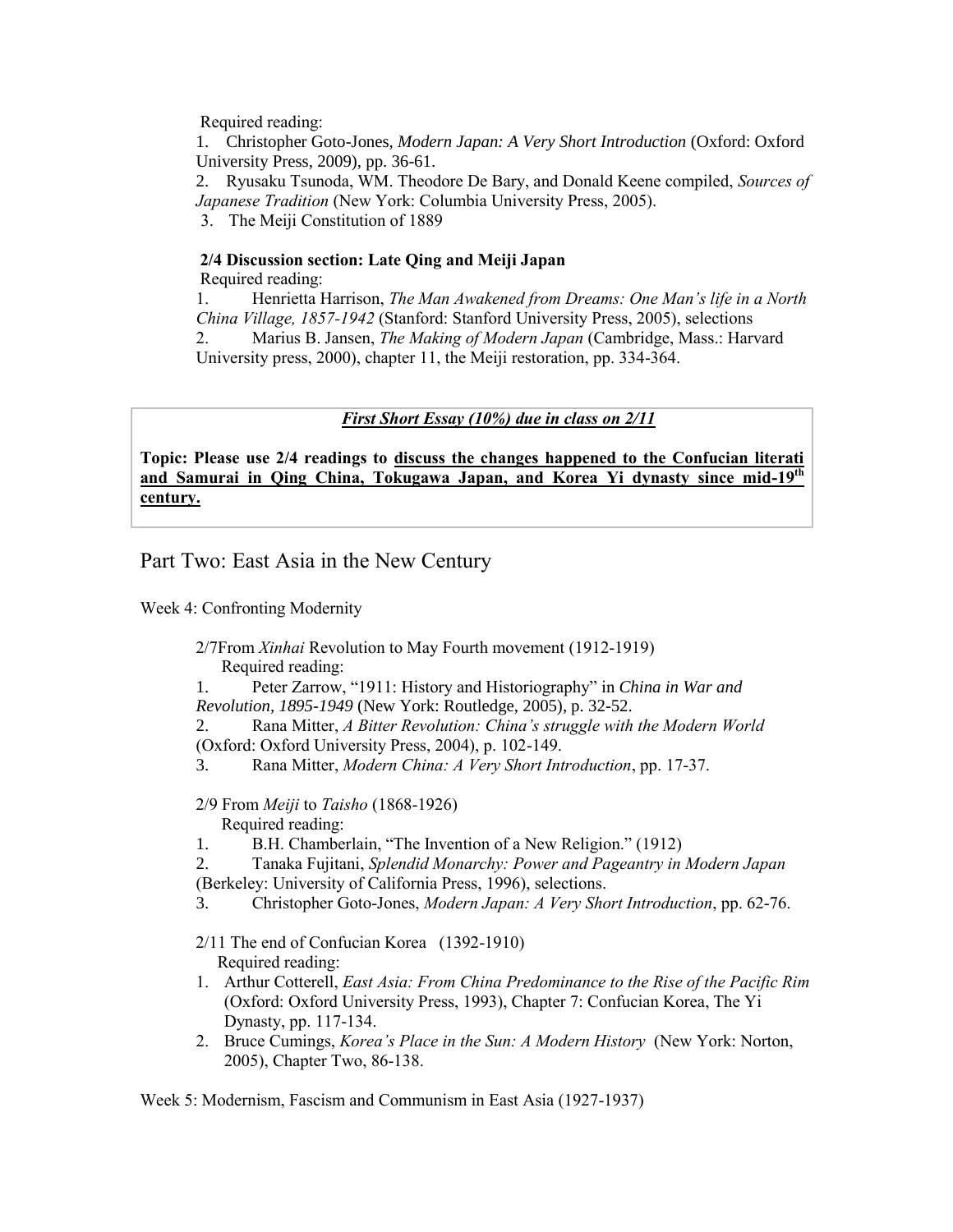### **2/14 Discussion Section:**

### **Reading response (1) due on 2/13**

### **Topic: The similarities and differences between China, Japan, and Korea in the beginning of Twentieth Century**

 2/16 Chiang Kai-shek and Nationalist China (1927-1937) Required reading:

1.Rana Mitter, *Modern China: A Very Short Introduction*, pp. 40-45. 2.Jay Taylor, *The Generalissimo: Chiang Kai-shek and the struggle for Modern China*  (Cambridge: Harvard University Press, 2009), chapter 3.

## 2/18 Emperor Hirohito and Interwar Japan (1926-1937)

Required reading:

- 1. Christopher Goto-Jones, *Modern Japan: A Very Short Introduction*, pp.76-83.
- 2. Herbert Bix, *Hirohito and the Making of Modern Japan* (New York: Perennial, 2000), selections,
- 3. Sheldon Garon, "State and Society in interwar Japan" in Merle Goldman and Andrew Gordon, *Historical Perspectives on Contemporary East Asia* (Cambridge, Mass.: Harvard university Press, 2000), pp. 155-183

Week 6:

 2/21 Mao Zedong and Communism Revolution (1921-1937) Required reading:

- 1. Rana Mitter, *Modern China: A Very Short Introduction*, pp. 45-55.
- 2. Rebecca E. Karl, *Mao Zedong and China in the Twentieth-century World* (Durham: Duke University Press, 2010), p.1-35.

### **2/23 Discussion section:**

### **Reading response (2) due on 2/27 Topic: Chiang, Mao, and Hirohito**

2/25 In class screening of "*China in Revolution*" disc one

# Part Three: East Asia at War

### Week 7:

 2/28 Two Sino-Japanese Wars (1895-1945) Required reading:

- 1. Bob Tadashi Wakabayashi edited, *The Nanking Atrocity 1937-1938: Complicating the Picture* (New York: Berghahn Books, 2008), selections,
- 2. W. G. Beasley, *Japanese Imperialism, 1894-1945* (Oxford: Oxford University Press, 1987), pp. 41-60, 175-220.

 3/2 Pacific War (1941-1945) Required reading: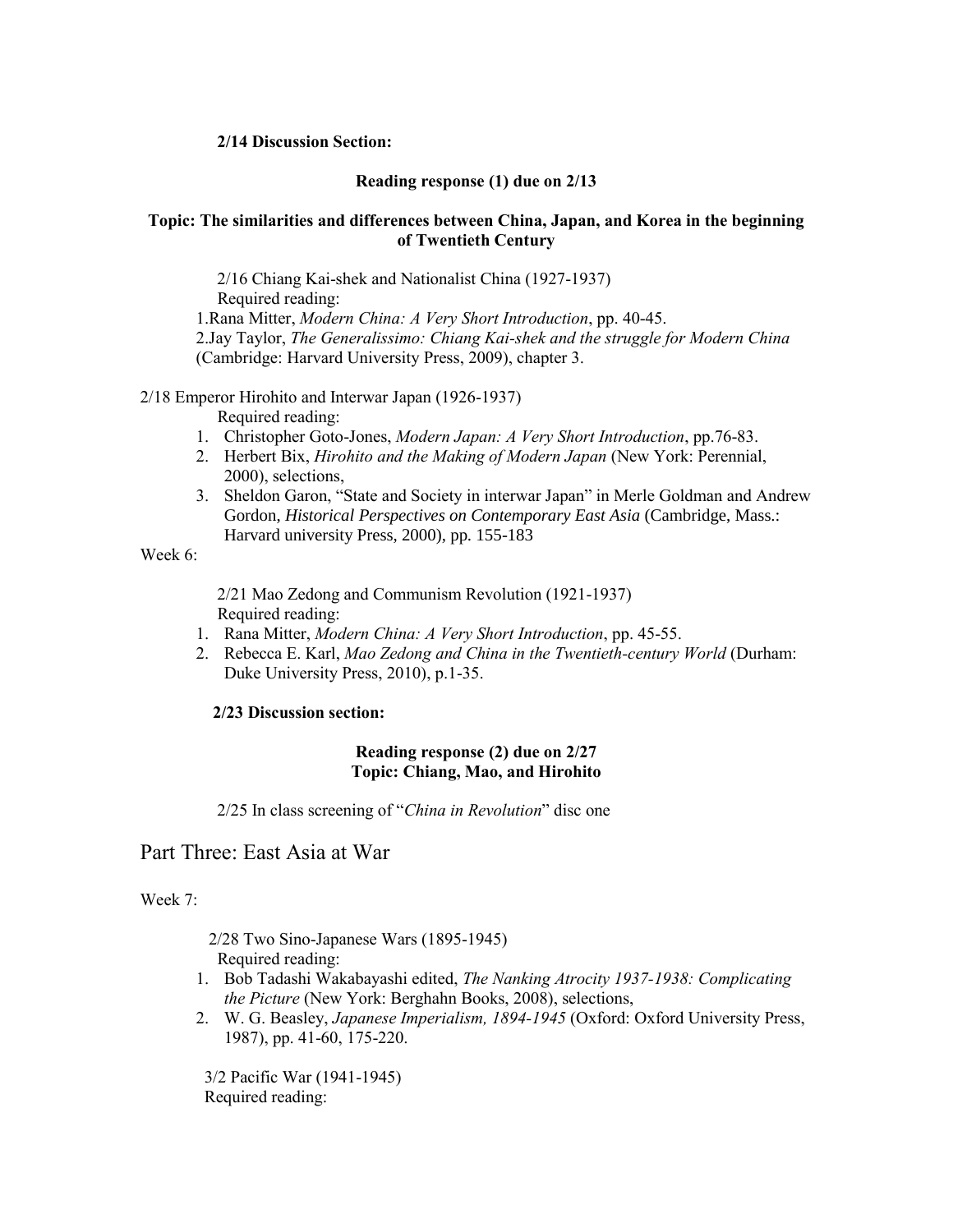- 1. John Dower, *War Without Mercy: Race and Power in Pacific War* (New York: Norton Press, 1986), selections.
- 2. Haruko Taya Cook and Theodore F. Cook, *Japan at War: An Oral History* (New York: The New Press, 1993), selections,

### **3/4 Discussion Section:**

Required reading:

- 1. John Dower, "The Useful War" in Carol Gluck and Stephen Graubard edited, *Showa: The Japan of Hirohito* (New York: Norton press, 1992), pp. 49-70
- 2. Rana Mitter, " China's "Good War": Voices, Locations, and Generations in the Interpretation of the War of Resistance to Japan" in Sheila Miyoshi Jager and Rana Mitter, *Ruptured Histories: War, Memory, and the Post-Cold War in Asia* (Cambridge, Mass.: Harvard University Press, 2007), pp. 172-191.

## **Reading response (3) due on 3/3**

# **Spring Recess, 3/6-3/13**

Week 8: Colonial Modernity in East Asia (1894-1945)

 3/14 Colonial Taiwan (1895-1945) Required reading:

- 1. Ramon Myers & Mark Peattie, *The Japanese Colonial Empire, 1895-1945* (Princeton, N.J.: Princeton University Press, 1984), selections,
- 2. E. Patricia Tsurumi, "Education and Assimilation in Taiwan under Japanese Rule, 1895- 1945" *Modern Asian Studies*, Vol. 13, No. 4 (1979), 617-641.

 3/16 Colonial Korea (1910-1945) Required reading: 1.Hildi Kang, *Under the Black Umbrella: Voices from Colonial Korea*, 1910-1945 (Ithaca: Cornell University Press, 2001), selections, 2.Gi-Wook Shin and Michael Robison edited, *Colonial Modernity in Korea* (Cambridge, Mass.: Harvard University Press, 1999), selections,

### **3/18 Discussion Section**

### **Reading response (4) due on 3/17**

Part Four: Postwar East Asia (1945-1970)

Week 9: Forbidden Nations in East Asia

3/21 February 28<sup>th</sup> Incident, 1947 Required reading:

- 1. Steven Philips, "Between assimilation and Independence: Taiwanese Political Aspirations Under Nationalist Chinese Rule, 1945-1948. " in Murray A. Rubinstein edited, Taiwan: A New History (M.E. Sharpe, 1999),pp. 275-319.
- 2. George Kerr, *The Formosa Betrayed*,

3/23 Tibet , 1959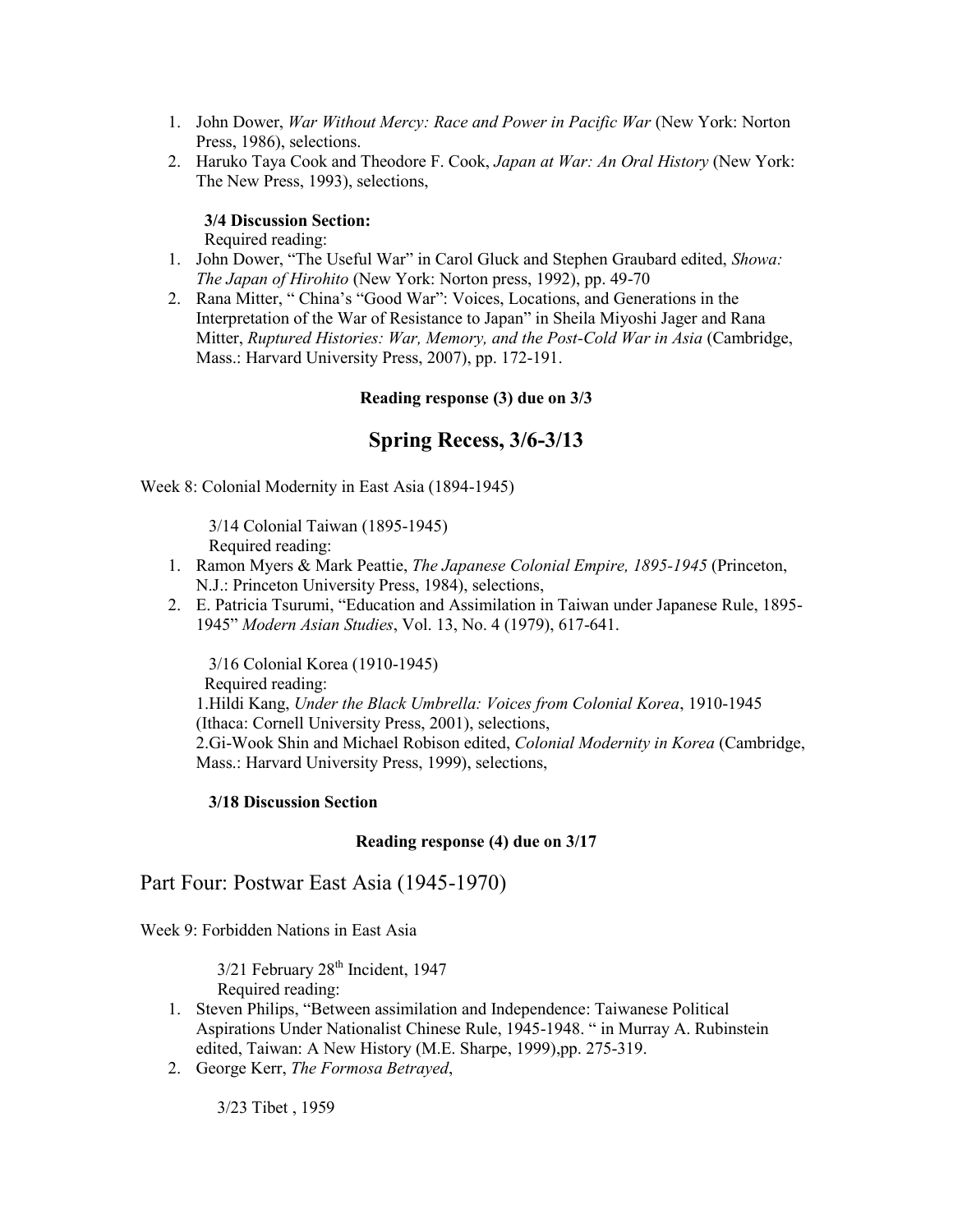Required reading:

- 1. A. Tom Grunfeld, *The Making of Modern Tibet* (New York: M. E. Sharpe, 1996), selections,
- 2. Tibet documents

### **3/25 Discussion section: Whose motherland?**

#### **Reading response (5) due on 3/24**

Week 10: Cold War in East Asia

 3/28 Chinese Communist Revolution of 1949 Required reading:

- 1. William Hinton, *Fanshen: A Documentary of Revolution in a Chinese Village* (Berkeley: University of California Press, 1966),p. vii-xii, 3-14, 128-178, 201-221, 319-366.
- 2. Andrew Walder, "Social Change in Post-Revolution China." *Annual Review of Sociology*  15 (1989): pp. 405-424.

 3/30 Japan in the wake of WWII (1945-1952) Required reading:

- 1. Christopher Goto-Jones, *Modern Japan: A Very Short Introduction*, pp. 89-100
- 2. The Japanese Constitution of 1947.
- 3. Makoto Iokibe, "Japan Meets the United States for the Second Time" in Carol Gluck and Stephen R. Graubard edited, *Showa: The Japan of Hirohito* (New York: Norton Press, 1992), pp. 91-106.

4/1 Embracing Defeat:

1.William Tsutsui, *Godzilla on my mind: Fifty Years of the King of Monster* (New York: Palgrave, 2004), selections, 2.Yoshikuni Igarashi, *Bodies of Memories: Narratives of War in Postwar Japan* (Princeton, N.J.: Princeton University Press, 2000), selections,

Week 11:

4/4 In class screening of *Gojira (1954)*

### **4/6 Discussion Section: United Sates in Postwar Japan**

#### **Reading response (6) due on 4/5**

4/8 What is Maoism?

Required reading:

- 1. Rana Mitter, *Modern China: A Very Short Introduction,* pp, 55-63.
- 2. Yang Jiang, *Six Chapters from my life "Downunder"* (Seattle: University of Washington press, 1893 first edition), entire.

Week 12:

 4/11 Accessing Cultural Revolution Required reading:

1. Maurice Meisner, *Mao's China and After: A History of the People's republic* (New York: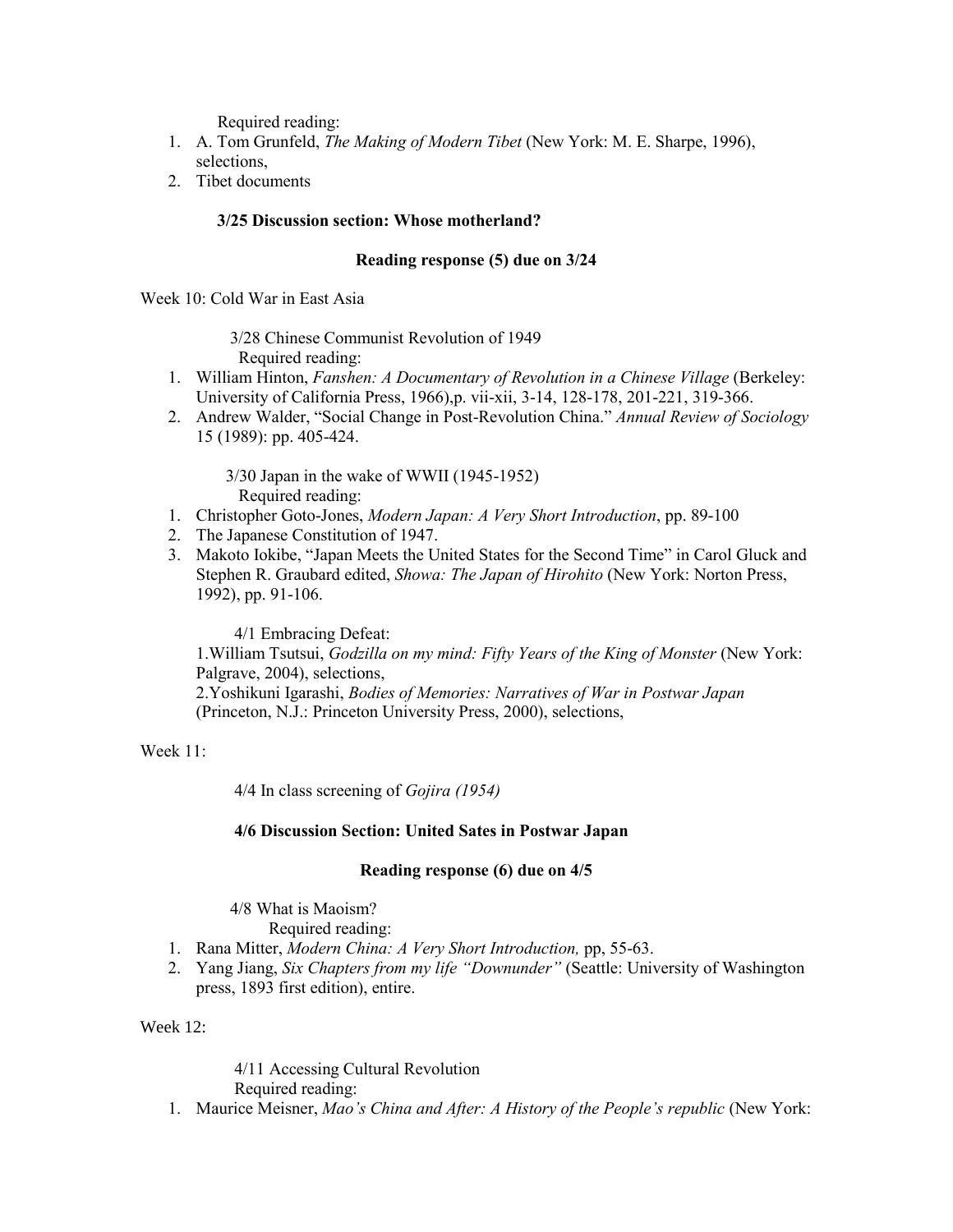The Free Press, 1977), pp. 291-351.

2. Joseph Esherick edited, *The Chinese Cultural Revolution as History* (Stanford: Stanford University Press, 2006), selections,

 4/13 The fallout of Cultural Revolution Required reading: 1.Liu, Binyan. *People or Monster? And other stories and reportage from China after Mao* (Indiana University Press, 1983). 2.Ah Cheng, translated by bonnie S. McDougall, *The King of Trees* (New York: New Directions Books, 2010 reprint), p.57-120.

## **4/15 Discussion Section: Mao and Cultural Revolution**

# **Second short essay (10%)due in Class on 4/15 Topic: TBA**

# **Part Five: The Formation of Consumer Society in East Asia (1970-2011)**

Week 13:

4/18 Mass culture in Modern Japan

Required reading:

- 1. Christopher Goto-Jones, *Modern Japan: A Very Short Introduction*, pp. 100-123.
- 2. Katarzyna Cwiertka, *Modern Japanese Cuisine: Food, Power and National identity*  (London: Reaktion Book, 2006), selection,
- 3. Allen Guttmann and Lee Thompson, *Japanese Sports: A History* (Honolulu: University of Hawaii Press, 2001), selections,

### **Reading response (7) due on 4/17**

 4/20 Japan and Four Little Dragons Required reading:

- 1. Ezra Vogel, *The Four Little Dragons: The Spread of Industrialization in East Asia*  (Cambridge: Mass.: Harvard University Press, 1991), selections,
- 2. Ezra Vogel, *Japan as Number One: Lessons for America* (Cambridge, Mass.: Harvard University Press, 1979), selections,

### **4/22 Discussion Section**

### **Reading response (8) due on 4/21**

Week 14: China after 1978

 4/25 Deng Xiaoping and his reforms Required reading:

1. Deng, Xiaoping, "Answer to the Italian Journalist Oriana Fallaci" in Orville Schell and David Shambaugh edited, *The China Reader: The Reform Era* (New York: Vintage